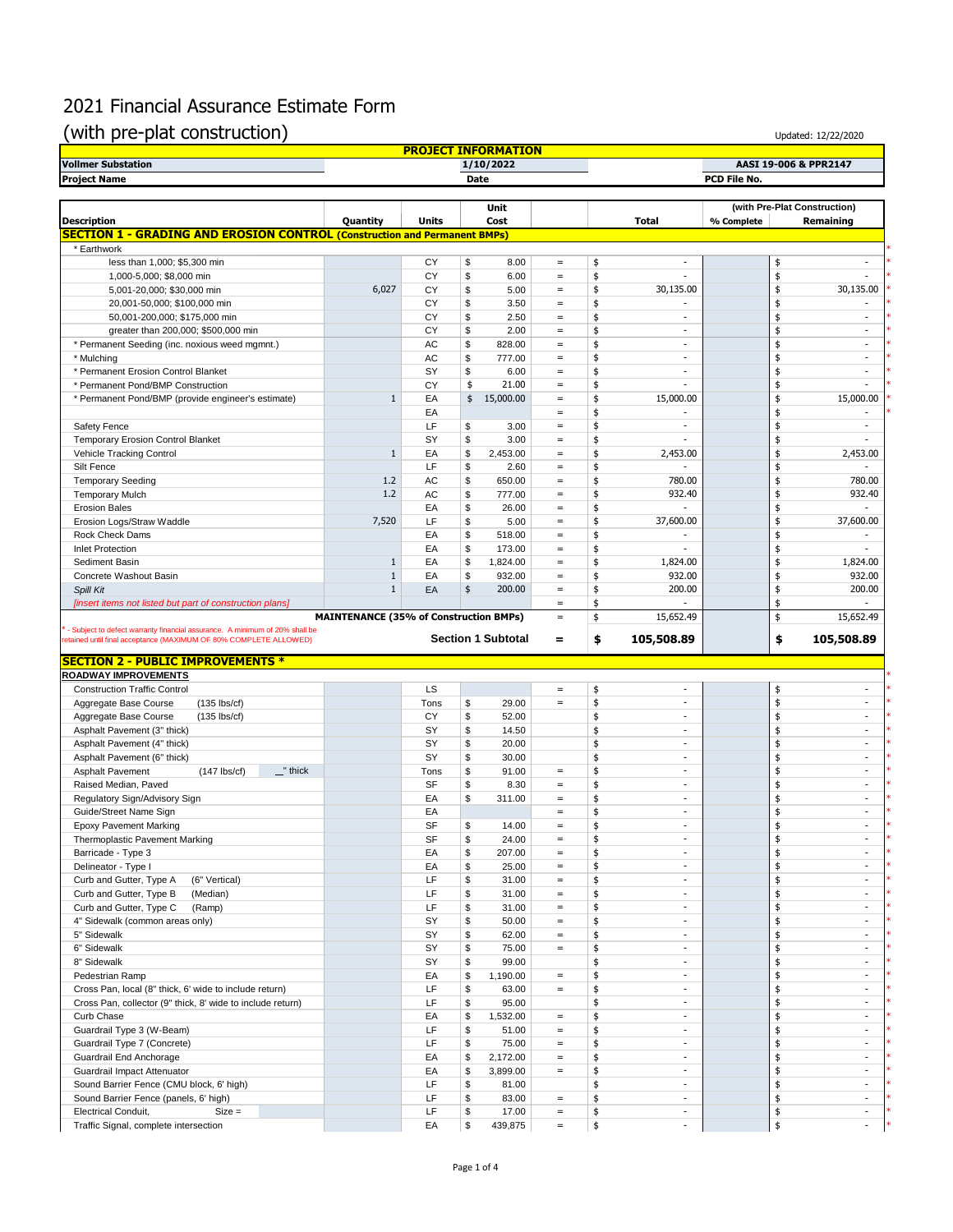| <b>PROJECT INFORMATION</b>                                                  |          |              |          |                           |                                        |          |                          |            |                                           |  |  |
|-----------------------------------------------------------------------------|----------|--------------|----------|---------------------------|----------------------------------------|----------|--------------------------|------------|-------------------------------------------|--|--|
| <b>Vollmer Substation</b><br>1/10/2022<br>AASI 19-006 & PPR2147             |          |              |          |                           |                                        |          |                          |            |                                           |  |  |
| <b>Project Name</b>                                                         | Date     |              |          |                           |                                        |          | PCD File No.             |            |                                           |  |  |
|                                                                             |          |              |          |                           |                                        |          |                          |            |                                           |  |  |
| <b>Description</b>                                                          | Quantity | <b>Units</b> |          | Unit<br>Cost              |                                        |          | <b>Total</b>             | % Complete | (with Pre-Plat Construction)<br>Remaining |  |  |
|                                                                             |          |              |          |                           | $\equiv$                               | \$       | $\sim$                   |            | \$<br>$\sim$                              |  |  |
| [insert items not listed but part of construction plans]                    |          |              |          |                           | $\qquad \qquad =$                      | \$       | $\overline{\phantom{a}}$ |            | \$<br>$\overline{\phantom{a}}$            |  |  |
| <b>STORM DRAIN IMPROVEMENTS</b>                                             |          |              |          |                           |                                        |          |                          |            |                                           |  |  |
| Concrete Box Culvert (M Standard), Size ( W x H )                           |          | LF           |          |                           | $\qquad \qquad =$                      | \$       | $\overline{\phantom{a}}$ |            | \$<br>$\overline{\phantom{a}}$            |  |  |
| 18" Reinforced Concrete Pipe                                                |          | LF           | \$       | 67.00                     | $\equiv$                               | \$       | ×.                       |            | \$<br>$\overline{\phantom{a}}$            |  |  |
| 24" Reinforced Concrete Pipe                                                |          | LF           | \$       | 81.00                     | $\equiv$                               | \$       | $\sim$                   |            | \$<br>$\overline{\phantom{a}}$            |  |  |
| 30" Reinforced Concrete Pipe                                                |          | LF           | \$       | 100.00                    | $\equiv$                               | \$       | $\sim$                   |            | \$<br>$\sim$                              |  |  |
| 36" Reinforced Concrete Pipe                                                |          | LF           | \$       | 124.00                    | $\qquad \qquad =$                      | \$       | $\sim$                   |            | \$<br>$\overline{\phantom{a}}$            |  |  |
| 42" Reinforced Concrete Pipe                                                |          | LF           | \$       | 166.00                    | $\qquad \qquad =$                      | \$       | $\sim$                   |            | \$<br>$\sim$                              |  |  |
| 48" Reinforced Concrete Pipe                                                |          | LF           | \$       | 202.00                    | $\equiv$                               | \$       | ×.                       |            | \$<br>×.                                  |  |  |
| 54" Reinforced Concrete Pipe                                                |          | LF           | \$       | 254.00                    | $\equiv$                               | \$       | $\overline{\phantom{a}}$ |            | \$<br>$\overline{\phantom{a}}$            |  |  |
| 60" Reinforced Concrete Pipe                                                |          | LF           | \$       | 298.00                    | $\equiv$                               | \$       | $\overline{\phantom{a}}$ |            | \$<br>$\overline{a}$                      |  |  |
| 66" Reinforced Concrete Pipe                                                |          | LF           | \$       | 344.00                    | $\equiv$                               | \$       | $\overline{\phantom{a}}$ |            | \$<br>$\overline{\phantom{a}}$            |  |  |
| 72" Reinforced Concrete Pipe                                                |          | LF           | \$       | 393.00                    | $\equiv$                               | \$       | $\sim$                   |            | \$<br>$\sim$                              |  |  |
| 18" Corrugated Steel Pipe                                                   |          | LF           | \$       | 87.00                     | $\qquad \qquad =$                      | \$       | ×                        |            | \$<br>$\sim$                              |  |  |
| 24" Corrugated Steel Pipe                                                   |          | LF           | \$       | 99.00                     | $\equiv$                               | \$       | ×.                       |            | \$<br>×.                                  |  |  |
| 30" Corrugated Steel Pipe                                                   |          | LF           | \$       | 126.00                    | $\equiv$                               | \$       | $\overline{\phantom{a}}$ |            | \$<br>$\overline{\phantom{a}}$            |  |  |
| 36" Corrugated Steel Pipe                                                   |          | LF           | \$       | 152.00                    | $\equiv$                               | \$       | $\overline{a}$           |            | \$<br>$\overline{\phantom{a}}$            |  |  |
| 42" Corrugated Steel Pipe                                                   |          | LF           | \$       | 174.00                    | $\qquad \qquad =$                      | \$       | $\sim$                   |            | \$<br>$\overline{\phantom{a}}$            |  |  |
| 48" Corrugated Steel Pipe                                                   |          | LF           | \$       | 184.00                    | $\equiv$                               | \$       | $\sim$                   |            | \$<br>×                                   |  |  |
| 54" Corrugated Steel Pipe                                                   |          | LF           | \$       | 269.00                    | $\qquad \qquad =$                      | \$       | $\sim$                   |            | \$<br>$\sim$                              |  |  |
| 60" Corrugated Steel Pipe                                                   |          | LF           | \$       | 290.00                    | $\qquad \qquad =$                      | \$       | $\sim$                   |            | \$<br>$\sim$                              |  |  |
| 66" Corrugated Steel Pipe                                                   |          | LF           | \$       | 352.00                    | $\equiv$                               | \$       | $\sim$                   |            | \$<br>$\sim$                              |  |  |
| 72" Corrugated Steel Pipe                                                   |          | LF           | \$       | 414.00                    | $\equiv$                               | \$       | $\overline{\phantom{a}}$ |            | \$<br>$\overline{\phantom{a}}$            |  |  |
| 78" Corrugated Steel Pipe                                                   |          | LF           | \$       | 476.00                    | $\equiv$                               | \$       | $\sim$                   |            | \$<br>$\sim$                              |  |  |
| 84" Corrugated Steel Pipe                                                   |          | LF           | \$       | 569.00                    | $\equiv$                               | \$       | $\sim$                   |            | \$<br>$\sim$                              |  |  |
| Flared End Section (FES) RCP Size =<br>(unit $cost = 6x$ pipe unit $cost$ ) |          | EA           |          |                           | $\equiv$                               | \$       | ٠                        |            | \$<br>٠                                   |  |  |
| Flared End Section (FES) CSP Size =                                         |          |              |          |                           |                                        |          |                          |            |                                           |  |  |
| $(unit cost = 6x pipe unit cost)$                                           |          | EA           |          |                           | $\equiv$                               | \$       | $\overline{\phantom{a}}$ |            | \$<br>$\frac{1}{2}$                       |  |  |
| End Treatment- Headwall                                                     |          | EA           |          |                           | $\qquad \qquad =$                      | \$       | ÷.                       |            | \$<br>×                                   |  |  |
| End Treatment- Wingwall                                                     |          | EA           |          |                           | $\qquad \qquad =$                      | \$       | $\sim$                   |            | \$<br>$\sim$                              |  |  |
| End Treatment - Cutoff Wall                                                 |          | EA           |          |                           | $\equiv$                               | \$       | $\sim$                   |            | \$<br>$\sim$                              |  |  |
| Curb Inlet (Type R) L=5',<br>Depth $< 5'$                                   |          | EA           | \$       | 5,736.00                  | $\equiv$                               | \$       | $\overline{\phantom{a}}$ |            | \$<br>$\overline{\phantom{a}}$            |  |  |
| $5' \leq$ Depth < 10'<br>Curb Inlet (Type R) L=5',                          |          | EA           | \$       | 7,440.00                  | $\equiv$                               | \$       | $\overline{\phantom{a}}$ |            | \$<br>$\overline{\phantom{a}}$            |  |  |
| Curb Inlet (Type R) L =5',<br>$10' \leq$ Depth < 15'                        |          | EA           | \$       | 8,637.00                  | $\equiv$                               | \$       | $\sim$                   |            | \$<br>$\sim$                              |  |  |
| Depth $< 5'$<br>Curb Inlet (Type R) L =10',                                 |          | EA           | \$       | 7,894.00                  | $\qquad \qquad =$                      | \$       | $\sim$                   |            | \$<br>$\sim$                              |  |  |
| Curb Inlet (Type R) L =10',<br>$5' \leq$ Depth < 10'                        |          | EA           | \$       | 8,136.00                  | $\qquad \qquad =$                      | \$       | $\overline{\phantom{a}}$ |            | \$<br>$\overline{\phantom{a}}$            |  |  |
| Curb Inlet (Type R) $L = 10'$ ,<br>$10' \leq$ Depth < 15'                   |          | EA           | \$       | 10,185.00                 | $\equiv$                               | \$       | $\overline{\phantom{a}}$ |            | \$<br>$\overline{\phantom{a}}$            |  |  |
| Curb Inlet (Type R) L =15',<br>Depth $< 5'$                                 |          | EA           | \$       | 10,265.00                 | $\,=\,$                                | \$       | ÷.                       |            | \$<br>×                                   |  |  |
| Curb Inlet (Type R) L =15',<br>$5' \leq$ Depth < 10'                        |          | EA           | \$       | 11,005.00                 | $\equiv$                               | \$       | $\overline{\phantom{a}}$ |            | \$<br>$\overline{\phantom{a}}$            |  |  |
| Curb Inlet (Type R) L =15',<br>$10' \leq$ Depth < 15'                       |          | EA           | \$       | 12,034.00                 | $\equiv$                               | \$       | $\sim$                   |            | \$<br>$\overline{\phantom{a}}$            |  |  |
| Curb Inlet (Type R) L = 20',<br>Depth $< 5'$                                |          | EA           | \$       | 10,940.00                 | $\equiv$                               | \$       | $\sim$                   |            | \$<br>$\overline{\phantom{a}}$            |  |  |
| $5' \le$ Depth < 10'<br>Curb Inlet (Type R) L =20',                         |          | EA           | \$       | 12,075.00                 | $\qquad \qquad =$                      | \$       | $\sim$                   |            | \$<br>$\sim$                              |  |  |
| Grated Inlet (Type C),<br>Depth $< 5'$                                      |          | EA           | \$       | 4,802.00                  | $\equiv$                               | \$       | $\sim$                   |            | \$<br>$\sim$                              |  |  |
| Grated Inlet (Type D),<br>Depth $< 5'$                                      |          | EA           | \$       | 5,932.00                  |                                        | ¢        |                          |            |                                           |  |  |
| Storm Sewer Manhole, Box Base                                               |          | EA           | \$       | 12,034.00                 | $\,=\,$                                | \$       |                          |            | \$                                        |  |  |
| Storm Sewer Manhole, Slab Base                                              |          | EA           | \$       | 6,619.00                  | $\equiv$                               | \$       | $\overline{\phantom{a}}$ |            | \$<br>$\sim$                              |  |  |
| Geotextile (Erosion Control)                                                |          | SY           | \$       | 6.20                      | $\equiv$                               | \$       | $\sim$<br>$\sim$         |            | \$<br>$\sim$<br>$\sim$                    |  |  |
| Rip Rap, d50 size from 6" to 24"                                            |          | Tons         | \$       | 83.00                     | $\qquad \qquad =$                      | \$       | ×                        |            | \$<br>$\sim$                              |  |  |
| Rip Rap, Grouted                                                            |          | Tons<br>LF   | \$       | 98.00                     | $\qquad \qquad =$<br>$\qquad \qquad =$ | \$       | $\overline{\phantom{a}}$ |            | \$<br>\$<br>$\overline{\phantom{a}}$      |  |  |
| Drainage Channel Construction, Size (W x H)                                 |          |              |          |                           | $\equiv$                               | \$       | $\overline{\phantom{a}}$ |            | \$<br>$\overline{\phantom{a}}$            |  |  |
| Drainage Channel Lining, Concrete                                           |          | СY<br>СY     | \$<br>\$ | 590.00<br>116.00          | $\equiv$                               | \$<br>\$ | $\overline{\phantom{a}}$ |            | \$<br>$\overline{\phantom{a}}$            |  |  |
| Drainage Channel Lining, Rip Rap<br>Drainage Channel Lining, Grass          |          | АC           | \$       | 1,520.00                  | $\equiv$                               | \$       | $\sim$                   |            | \$<br>$\sim$                              |  |  |
| Drainage Channel Lining, Other Stabilization                                |          |              |          |                           | $\qquad \qquad =$                      | \$       | ×                        |            | \$<br>÷                                   |  |  |
|                                                                             |          |              |          |                           | $\qquad \qquad =$                      | \$       | $\sim$                   |            | \$<br>$\sim$                              |  |  |
| [insert items not listed but part of construction plans]                    |          |              |          |                           | $\equiv$                               | \$       | $\sim$                   |            | \$<br>$\sim$                              |  |  |
| Subject to defect warranty financial assurance. A minimum of 20% shall be   |          |              |          |                           |                                        |          |                          |            |                                           |  |  |
| etained until final acceptance (MAXIMUM OF 80% COMPLETE ALLOWED)            |          |              |          | <b>Section 2 Subtotal</b> | $=$                                    | \$       | -                        |            | \$<br>-                                   |  |  |
|                                                                             |          |              |          |                           |                                        |          |                          |            |                                           |  |  |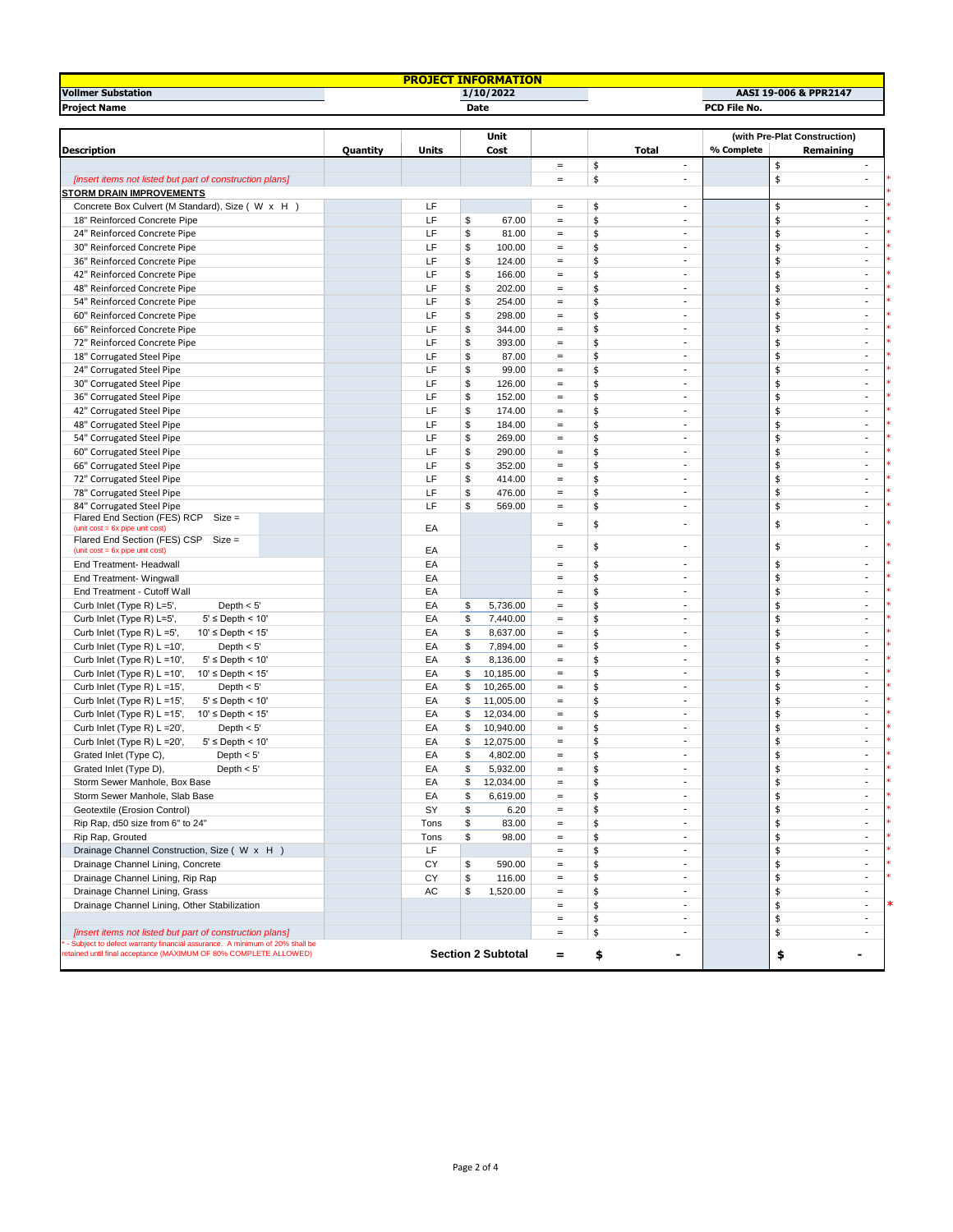| <b>PROJECT INFORMATION</b>                                                                           |                                                                   |              |      |                           |                   |              |              |                              |               |                          |  |  |
|------------------------------------------------------------------------------------------------------|-------------------------------------------------------------------|--------------|------|---------------------------|-------------------|--------------|--------------|------------------------------|---------------|--------------------------|--|--|
| <b>Vollmer Substation</b><br>1/10/2022                                                               |                                                                   |              |      |                           |                   |              |              |                              |               | AASI 19-006 & PPR2147    |  |  |
| <b>Project Name</b><br><b>Date</b>                                                                   |                                                                   |              |      |                           |                   | PCD File No. |              |                              |               |                          |  |  |
|                                                                                                      |                                                                   |              |      |                           |                   |              |              |                              |               |                          |  |  |
|                                                                                                      |                                                                   |              | Unit |                           |                   |              |              | (with Pre-Plat Construction) |               |                          |  |  |
| <b>Description</b>                                                                                   | Quantity                                                          | <b>Units</b> |      | Cost                      |                   |              | <b>Total</b> | % Complete                   |               | Remaining                |  |  |
| <b>SECTION 3 - COMMON DEVELOPMENT IMPROVEMENTS (Private or District and NOT Maintained by EPC)**</b> |                                                                   |              |      |                           |                   |              |              |                              |               |                          |  |  |
| <b>ROADWAY IMPROVEMENTS</b>                                                                          |                                                                   |              |      |                           |                   |              |              |                              |               |                          |  |  |
| Aggregate Base Course - Gravel Road (135 lbs/cf)                                                     | 4,000                                                             | CY           | \$   | 52.00                     | $\equiv$          | \$           | 208,000.00   |                              | \$            | 208,000.00               |  |  |
|                                                                                                      |                                                                   |              |      |                           | $=$               | \$           |              |                              | \$            |                          |  |  |
|                                                                                                      |                                                                   |              |      |                           | $\qquad \qquad =$ | \$           | $\sim$       |                              | \$            | ٠                        |  |  |
|                                                                                                      |                                                                   |              |      |                           | $\,=\,$           | \$           | $\sim$       |                              | \$            | ÷.                       |  |  |
|                                                                                                      |                                                                   |              |      |                           | $=$               | \$           | ÷            |                              | \$            | ٠                        |  |  |
|                                                                                                      |                                                                   |              |      |                           | $=$               | \$           |              |                              | \$            | $\sim$                   |  |  |
| <b>STORM DRAIN IMPROVEMENTS</b>                                                                      | (Exception: Permanent Pond/BMP shall be itemized under Section 1) |              |      |                           |                   |              |              |                              |               |                          |  |  |
| 18" Reinforced Concrete Pipe                                                                         | 70                                                                | LF           | \$   | 67.00                     | $\equiv$          | \$           | 4,690.00     |                              | \$            | 4,690.00                 |  |  |
| 30" Reinforced Concrete Pipe                                                                         | 55                                                                | LF           | \$   | 100.00                    | $\equiv$          | \$           | 5,500.00     |                              | \$            | 5,500.00                 |  |  |
| 1.5'X2.0' Reinforced Concrete Box Culvert                                                            | 150                                                               | LF           | \$   | 100.00                    | $\equiv$          | \$           | 15,000.00    |                              | \$            | 15,000.00                |  |  |
|                                                                                                      |                                                                   |              |      |                           | $=$               | \$           |              |                              | \$            |                          |  |  |
|                                                                                                      |                                                                   |              |      |                           | $=$               | \$           | $\sim$       |                              | \$            | $\overline{\phantom{a}}$ |  |  |
|                                                                                                      |                                                                   |              |      |                           | $\equiv$          | \$           | ÷            |                              | \$            |                          |  |  |
| <b>WATER SYSTEM IMPROVEMENTS</b>                                                                     |                                                                   |              |      |                           |                   |              |              |                              |               |                          |  |  |
| Water Main Pipe (PVC), Size 8"                                                                       |                                                                   | LF           | \$   | 66.00                     | $=$               | \$           | $\sim$       |                              | \$            | ٠                        |  |  |
| Water Main Pipe (Ductile Iron), Size 8"                                                              |                                                                   | LF           | \$   | 78.00                     | $\equiv$          | \$           | ÷            |                              | \$            | ٠                        |  |  |
| Gate Valves, 8"                                                                                      |                                                                   | EA           | \$   | 1,923.00                  | $=$               | \$           | ÷            |                              | \$            | ÷.                       |  |  |
| Fire Hydrant Assembly, w/ all valves                                                                 |                                                                   | EA           | \$   | 6,828.00                  | $\equiv$          | \$           | $\sim$       |                              | \$            |                          |  |  |
| Water Service Line Installation, inc. tap and valves                                                 |                                                                   | EA           | \$   | 1,370.00                  | $\equiv$          | \$           |              |                              | \$            |                          |  |  |
| Fire Cistern Installation, complete                                                                  |                                                                   | EA           |      |                           | $=$               | \$           | ٠            |                              | \$            | ٠                        |  |  |
|                                                                                                      |                                                                   |              |      |                           | $=$               | \$           | ÷            |                              | \$            | ٠                        |  |  |
| [insert items not listed but part of construction plans]                                             |                                                                   |              |      |                           | $=$               | \$           | $\sim$       |                              | \$            | ÷                        |  |  |
| <b>SANITARY SEWER IMPROVEMENTS</b>                                                                   |                                                                   |              |      |                           |                   |              |              |                              |               |                          |  |  |
| Sewer Main Pipe (PVC), Size 8"                                                                       |                                                                   | LF           | \$   | 66.00                     | $=$               | \$           | ٠            |                              | \$            | ٠                        |  |  |
| Sanitary Sewer Manhole, Depth < 15 feet                                                              |                                                                   | EA           | \$   | 4,540.00                  | $\equiv$          | \$           | з.           |                              | \$            | ÷                        |  |  |
| Sanitary Service Line Installation, complete                                                         |                                                                   | EA           | \$   | 1,451.00                  | $\equiv$          | \$           | ٠            |                              | $\frac{4}{3}$ |                          |  |  |
| Sanitary Sewer Lift Station, complete                                                                |                                                                   | EA           |      |                           | $=$               | \$           | $\sim$       |                              | \$            |                          |  |  |
|                                                                                                      |                                                                   |              |      |                           | $\equiv$          | \$           | $\sim$       |                              | \$            | ÷                        |  |  |
| [insert items not listed but part of construction plans]                                             |                                                                   |              |      |                           | $=$               | \$           | ÷            |                              | \$            | ÷.                       |  |  |
| <b>ANDSCAPING IMPROVEMENTS</b><br>(For subdivision specific condition of approval, or PUD)           |                                                                   |              |      |                           |                   |              |              |                              |               |                          |  |  |
|                                                                                                      |                                                                   | EA           |      |                           | $\equiv$          | \$           | $\sim$       |                              | \$            |                          |  |  |
|                                                                                                      |                                                                   | EA           |      |                           | $\,=\,$           | \$           |              |                              | \$            | $\sim$                   |  |  |
|                                                                                                      |                                                                   | EA           |      |                           | $=$               | \$           | ÷            |                              | \$            | ٠                        |  |  |
|                                                                                                      |                                                                   | EA           |      |                           | $=$               | \$           |              |                              | \$            |                          |  |  |
|                                                                                                      |                                                                   | EA           |      |                           | $=$               | \$           |              |                              | \$            |                          |  |  |
| ** - Section 3 is not subject to defect warranty requirements                                        |                                                                   |              |      | <b>Section 3 Subtotal</b> | $\equiv$          | \$           | 233,190.00   |                              | \$            | 233,190.00               |  |  |